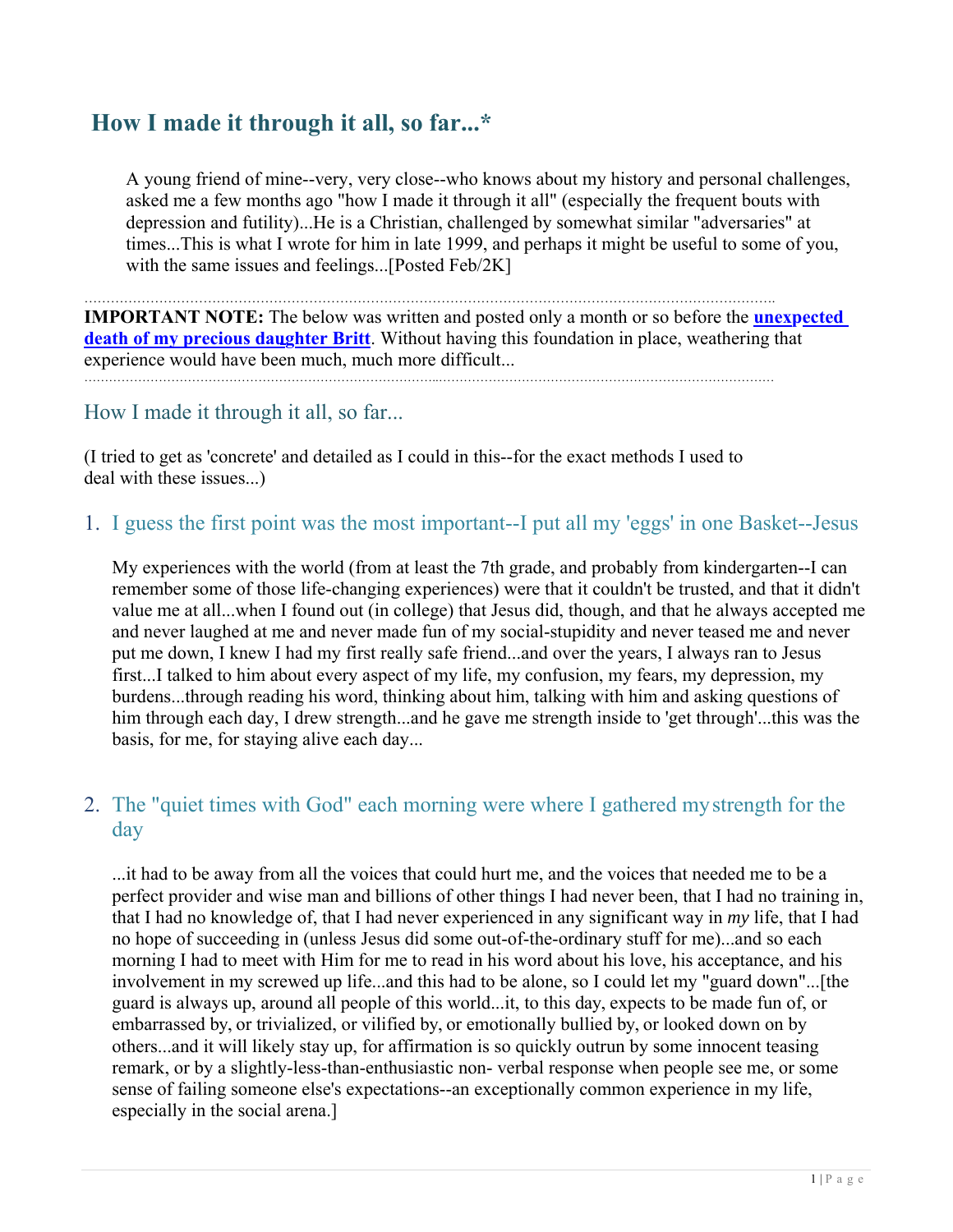This strength was mediated in a couple of ways:

- a. The major way was through reading the bible all the way through each year, talking to God about the verses and questions I had as I read through it (remember, I could do this aloud, since I was alone). God speaks to us (primarily) through his written word, and his voice gives power and strength to our hearts. I made sure that I interacted with it, at least some, by underlining and circling worlds and drawing lines between connections in the text that I saw.
- b. A second way was in prayer...when I talked to him, I prayed upward with open eyes and conversationally...I didn't do the knees/eyes closed things...He was a Person, and I needed Him in my life *to be that* (and not some authority figure that could hurt me, shame me, expect me to know things I didn't, expect me to be things I wasn't, expect me to have skills they didn't give/teach me)
- c. Starting in 1989, during the pre-divorce, I started journaling (which I wish I had done in the previous decades, because it opened up a new dimension in my interaction with God). Proverbs 3.6 says "*acknowledge him in all your ways, and he will direct your paths*"...I really wanted him to direct my paths, because that was one of the main incentives for me to become a Christian in the first place: my paths were all fouled up, because I was trying to direct them--without any knowledge, skills, training, wisdom, guidance as to how to live...I had no teacher/guide/parent that taught me this...in my journal, I rehearse each day all the previous day's events and feelings and tell him my interpretation of those, admit any mistakes and ask for help, and ask him for insight into the significance of those events and feelings...sometimes I get insight about those after a few days, but I know the interaction brings God more into my life than without it.

These quiet times gave me enough self-confidence, buoyancy, and peace of heart to start into the day...the strength generally wore off during the day, and I could often feel myself drying up by late afternoon...but it was a major factor in getting me through each day and actually getting life lived for my little family...

I remember reading the passages in Exodus 34:

"*And it came about when Moses was coming down from Mount Sinai (and the two tablets of the testimony were in Moses' hand as he was coming down from the mountain), that Moses did not know that the skin of his face shone because of his speaking with Him. 30 So when Aaron and all the sons of Israel saw Moses, behold, the skin of his face shone, and they were afraid to come near him. 31 Then Moses called to them, and Aaron and all the rulers in the congregation returned to him; and Moses spoke to them. 32 And afterward all the sons of Israel came near, and he commanded them to do everything that the Lord had spoken to him on Mount Sinai. 33 When Moses had finished speaking with them, he put a veil over his face. 34 But whenever Moses went in before the Lord to speak with Him, he would take off the veil until he came out; and whenever he came out and spoke to the sons of Israel what he had been commanded, 35 the sons of Israel would see the face of Moses, that the skin of Moses' face shone. So Moses would replace the veil over his face until he went in to speak with Him.*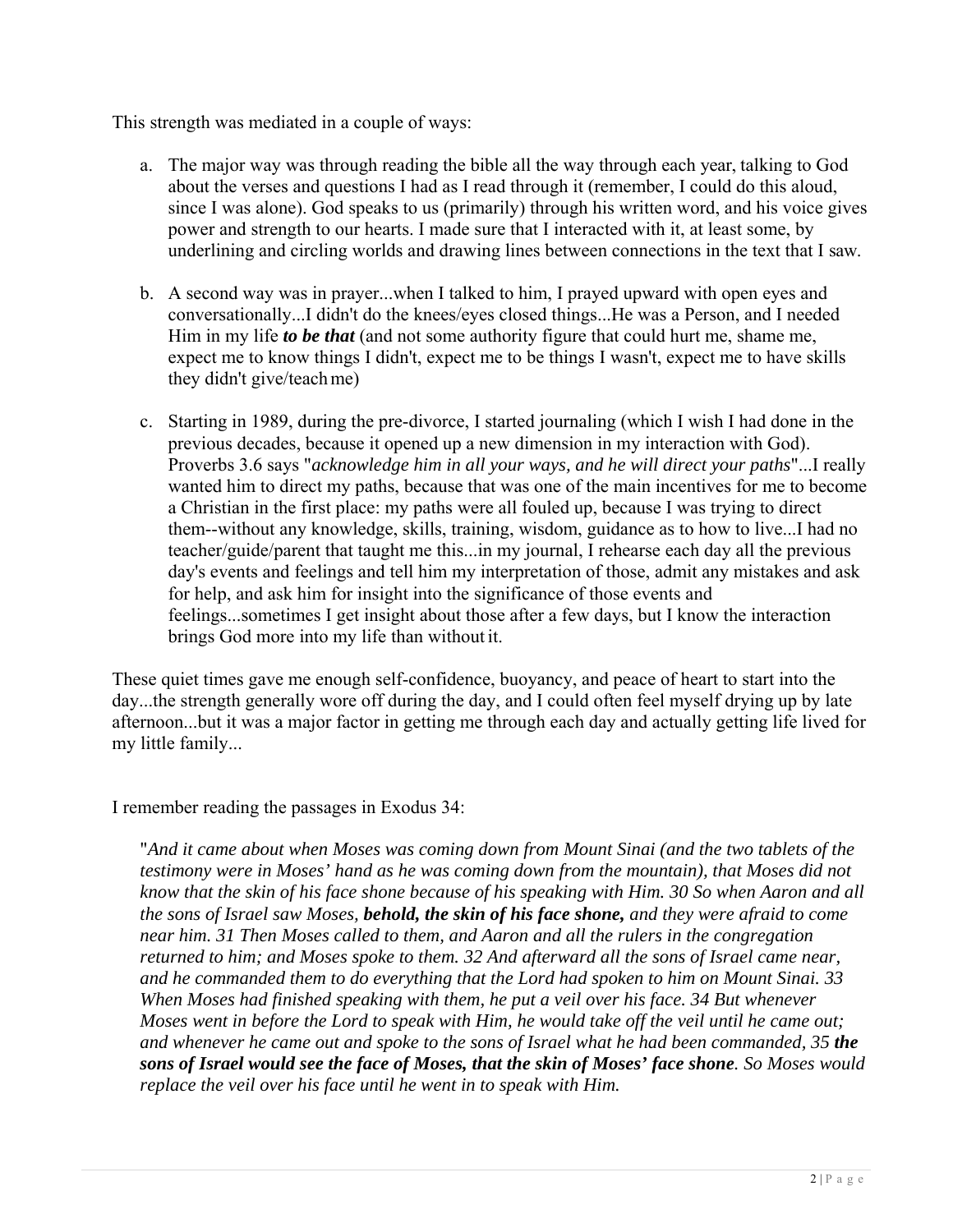And learning that if I would spend time with God, listening to His Word, and talking over my issues with Him, that somehow His strength and peace and health would rub off on me...and that was my experience. (For the Christian, on this side of the Cross, the glory is inside, in the spirit--2 Cor 3)

The few times I missed these were obvious to me...I had to go on in strength of will alone and was stressed and choked by anxiety and fear long before lunch...

The previous night had often ended in deep sense of failure (either from verbal comments to that effect from my partner, or from my emotional drained-state at even the slightest of 'human' tasks) and/or disparagement, or deep sense of inadequacy, so these few minutes with someone who loved me and accepted me and cherished me fed my hungry soul, and patched up my broken and flayed little-heart inside...

# 3. I also learned an important lesson from Jesus about other-centeredness...

When things would get really, really bad, so much so that I could not suppress them (with my almostinhuman strength to do so), I learned to get my eyes off myself and focus on the needs of others...Jesus had said something about not seeking your own happiness, but the happiness of others, and He worded it in terms of not seeking your own life: "*Whoever seeks to keep his life shall lose it, and whoever loses it shall preserve it.*" (Luke 17.33)...

..and other passages made the same point, especially Paul in Philippians 2.4: "*do not merely look out for your own personal interests, but also for the interests of others*"...so I developed a trigger reflex for whenever I got pretty heavy into a pity-party for myself, then I would look outward to find someone I could help...it might be extra prayer for them, or calling them up and cheering them up, or taking time with them if they felt bad...because of my schedule, this was often with my children and sometimes with other students...and when I lived as Jesus lived (helping others, in the face of the inevitable Cross and harassed at every side by enemies), I felt better, and the Spirit grew the fruits of the spirit in my life

(Gal 5:22: "*the fruit of the Spirit is love, joy, peace, patience, kindness, goodness, faithfulness, gentleness and self-control*")...

#### *4.* A very special case of the above was in how I placed my priorities between His wishes for my life and *MY* wishes for my life.

The verse I learned this from was Matt 6.30f:

*So do not worry, saying, 'What shall we eat?' or 'What shall we drink?' or 'What shall we wear?'32 For the pagans run after all these things, and your heavenly Father knows that you need them.33 But seek first his kingdom and his righteousness, and all these things will be given to you as well.34 Therefore do not worry about tomorrow, for tomorrow will worry about itself. Each day has enough trouble of its own.*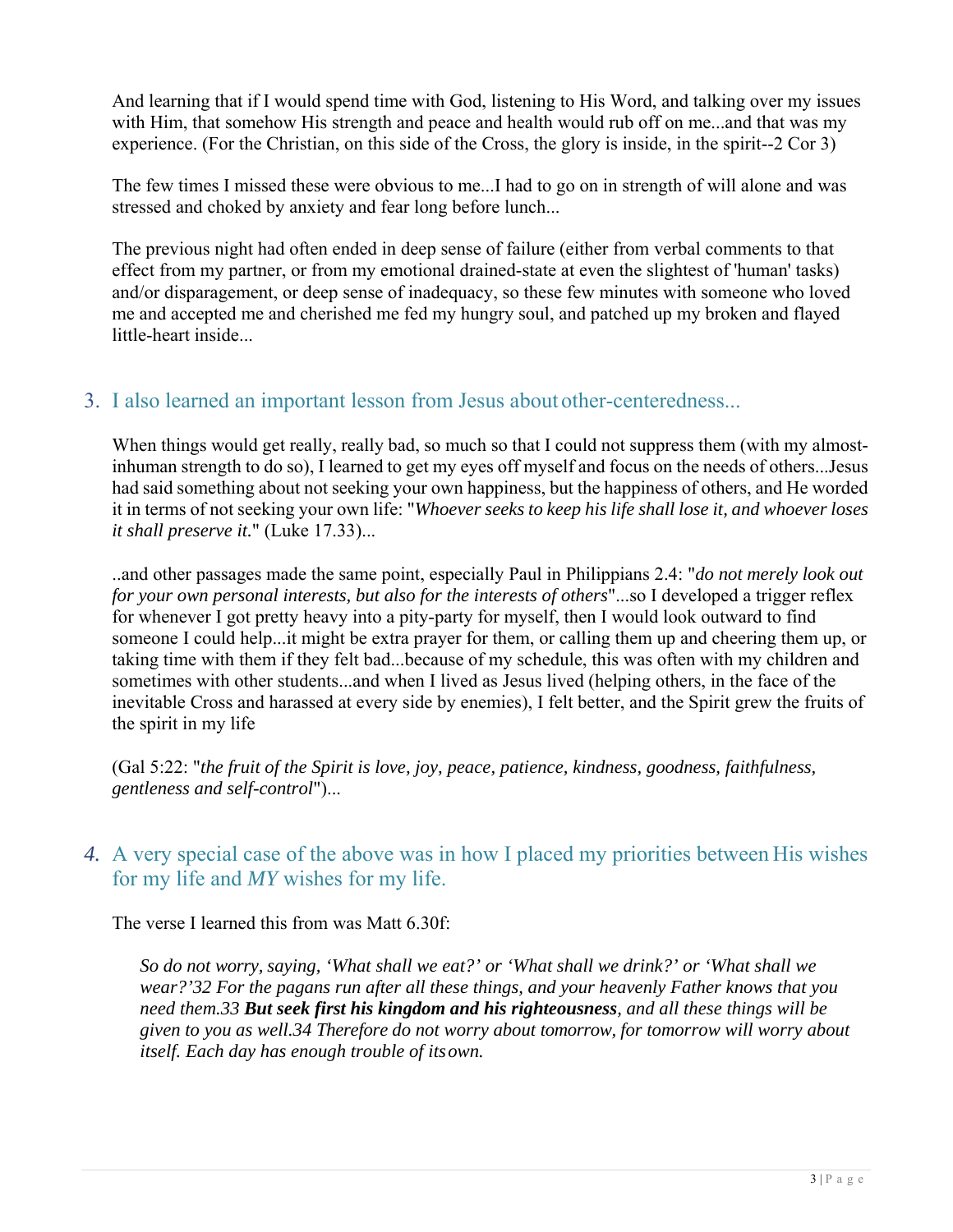Jesus' point here is that we should be looking after God's values *first*, and that in the process, He will look after ours. The way I understood this verse was that I should focus my thoughts and energies to advancing His cause (via growing as a Christian, helping other Christians, and helping "outsiders"), and NOT worry about my needs, my happiness, my dreams, my aspirations, even my expectations of what He would give me(!). The message of Jesus was clear (from above) that if I focused on "gaining/saving my life", then I would "lose it"--but that if I focused on **God's** "needs", then He would focus on **mine**.

So, I learned to stop trying to focus on improving my 'feelings' of self-esteem (even though I didn't call it that back then--it was more feelings of decay or twistedness), on 'feeling more comfortable around others' and the like--and started focusing on learning the bible and God well enough to help others. I would have to just 'bite it back' (at least temporarily) and 'suppress the fear' and 'ignore the pain' and just get the job done--be it work, family, school, parenting, church stuff. [If I had realized that I could have taken advantage of God-given Christian counselors, I could have probably enjoyed those years more.] Over the intervening decades, of course, He has done more with my life (for Him) that I could have imagined and in the process has grown inside me a SECOND VOICE--one that senses my worth and contribution to the universe and to good--to speak up when the OLDER VOICE *still* accuses me of inadequacy, superficiality, uselessness, abandonment, and rejection...but now I know the difference, that one is out-of-date(!) and that the other has been developing, and *is being demonstrated*, over time...He was right--what I have needed, He is growing in my life...[There are other areas that He has changed, some of which I knew needing changing and some I did not anticipate.]

Since my particular gifts and talents were oriented toward His believers (e.g., teaching), my actions in seeking His kingdom involved being active with other Christians (e.g., teaching bible studies). Some gifts are perhaps more outward focused (e.g., evangelism and perhaps some of 'mercy').

[I also learned from that verse a lesson you apparently have just learned too--that of focusing on **today's** issues, *instead of* **tomorrow's.**..We are given strength and ability for today only; we will get tomorrow's rations in the morning...Remember that section you told me about in *The Screwtape Letters*?]

# 5. This point naturally calls to mind a related pillar of my life--the "sow to the Spirit" principle...

Left to myself, I tend to despair and inaction...my feelings of depression, hopelessness, and terror of failure and ridicule are my natural state. If I am not able, at any given moment, to either:

- 1. Suppress them by detaching my cognitive life from my emotional state [putting me into what I call 'frozen concentrate' or "Terminator" mode--when all emotions are frozen and put in concentrated batches into the freezer, for later unthawing and experiencing--a less healthy way to deal with them, of course] or;
- 2. Outshout them with positive emotions like the love, joy, peace of the fruits of the Spirit...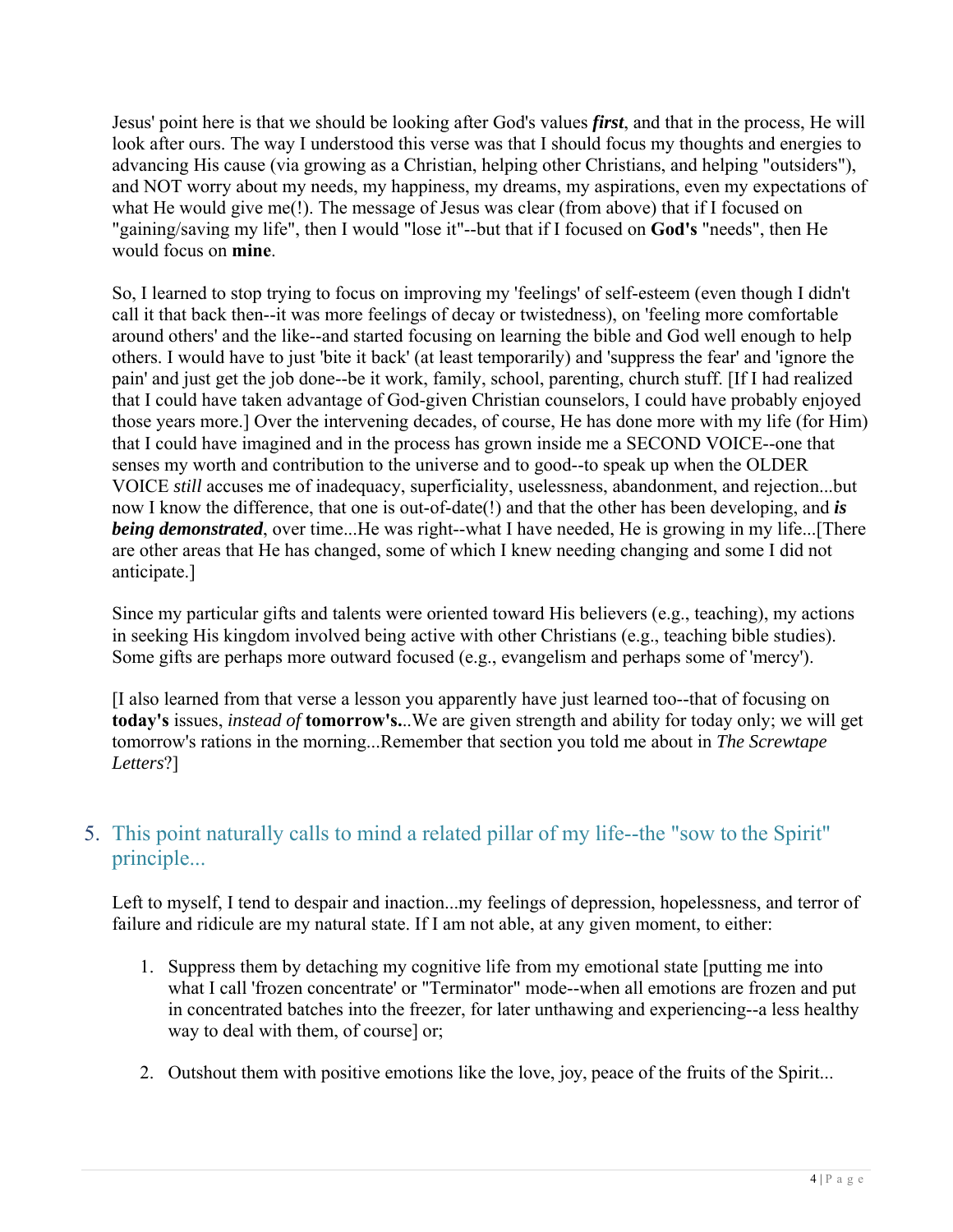...then I live in morale-squalor all the time ... What this means for me is that I must *constantly be developing* the fruits of the Spirit, in order to drown out the fruits of my particular morbidity... Romans 6 and Galatians 5-6 are where I learned that **if** I sow to the Spirit, **then** reap life (through time) and that I can wither up some of the fruits of my old-nature by not feeding/sowing to it...

Galatians 6.7 pointed out that experience of aspects of eternal life is possible **now**, by investing in spiritual activities, thoughts, communities, ethical decisions, etc:

*Do not be deceived: God cannot be mocked. A man reaps what he sows. The one who sows to please his sinful nature, from that nature will reap destruction; the one who sows to please the Spirit, from the Spirit will reap eternal life.* 

Romans 6.21 made the same point:

*"What benefit did you reap at that time from the things you are now ashamed of? Those things result in death! But now that you have been set free from sin and have become slaves to God, the benefit you reap leads to holiness, and the result is eternal life. For the wages of sin is death, but the gift of God is eternal life in Christ Jesus our Lord.* 

The way this works is simply how I spend my **thought** life...the more I think on the good things about God, his heart, his habits, his beauty, the beauty in nature, the beauty in the human virtues (like compassion and integrity), the beauty of a healthy family, etc [cf. *"Finally, brethren, whatever is true, whatever is honorable, whatever is right, whatever is pure, whatever is lovely, whatever is of good repute, if there is any excellence and if anything worthy of praise, let your mind dwell on these things"* (Philp 4.8)]., the more good fruit I grow...

The Book is fairly clear on this and shows how to do this practically...Romans 12.1-2 ["*Do not conform any longer to the pattern of this world, but be transformed by the renewing of your mind. Then you will be able to test and approve what God's will is—his good, pleasing and perfect will.*" ] uses the '*be not conformed to this world, but be transformed by the renewing of your mind*'...when I first began studying this passage, it was pointed out to me (1) the differences between 'conformed' and 'transformed'; and (2) that this was a 'mind' issue...

• **The first piece--"conformed"** was likened to the a clay-mold, that the world was trying to fit me into...I knew the difference (enough) between the world's standards and Jesus' view of how to live...I also had a vague notion of how the world bombards our mind constantly with messages about wealth, power, fame, pleasure, me-centeredness, selfish ambition, dominion/authority, quest for social status superiority, and appearance...and I knew (even then) that **Jesus taught the opposite** as goals: wealth *of spirit and generosity*; love and forgiveness and gentleness *as power* for healing and transformation; pleasing God *instead of*  seeking human glory; pleasantness and beauty and virtue and peace and joy and fulfillment, *instead of* pleasure; other-centeredness *instead of* self-centeredness; aspiring to be better for God, more beneficial for others, and helping others to be more successful, *rather than*  selfishly ambitious; serving others *rather than* ruling others; quest for more authentic human relationships, *rather than* social status and superiority to others; beauty of spirit, of action, and gracefulness of speech, *rather than* physical appearance...I had to develop a reflex action that 'judged with disapproval' any ad or message or incentive or enticement or argument from the world that tried to convince me that *its* values were the only *real* values...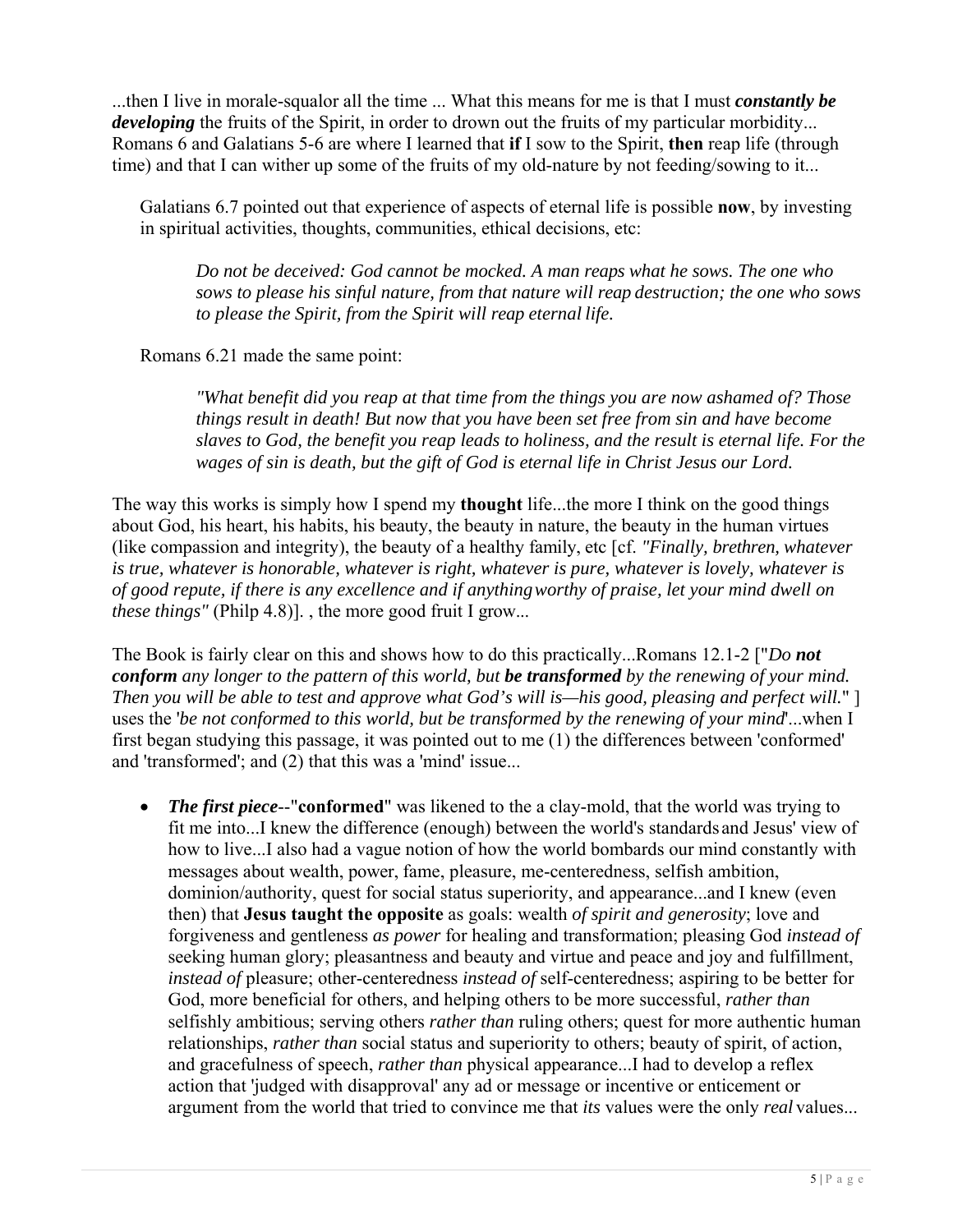And with '**transformed**' I saw something I personally *had control over*...I didn't have much control over the messages I received from the world each day, but I COULD control how much 'mind transformation' I got per day...I understood this to mean a 'change from within' of perspective, a shift from MY/the world's perspective about something, to God's perspective on it...the changing of my head, of course, would be done by paying attention to God's word, as read in the bible, as taught by others, and as reflected upon by myself...so, each morning before I read the bible passage of the day, I would start with this simple prayer: "change me through your word, Lord"...I tried bible memory several different times in my life, and that seemed to help this too...The goal of this study to was to find in scripture God's perspective on something, and then **consciously try to adopt that as my own**...try to 'apply' that perspective the next time the world approached me with a counter-message.

I also have developed from that period a somewhat mystical view of the bible...that it has a power, once it gets inside your head, to change your thinking subconsciously...I knew early on that everything you put in your head changes your thinking *somewhat* (with the obvious implication not to fill your head with crap), so it made tons of sense to pack as much of the Word in as possible...and I understood this to be simple bible *reading*, not bible *study per se*...

I personally experienced at many, many times in my life, the power of the Word to pull me through...There were so many times that my heart was bleeding, shattering, being crushed, being shredded, and the only thing that would grow the peace back and give me strength to go on, was the reading of the bible (mostly psalms and the NT letters)...I learned to just *read*--not study, not reflect on it, not memorize--but just pour it in as fast as my eyes could cross the lines...it didn't matter about wandering minds or not being able to remember the previous verse because of the pain...He just used that food to feed my soul back to equilibrium...[cf. I Peter 2.2: "*Like newborn babies, crave pure spiritual milk, so that by it you may grow up in your salvation*" and Hebrew 5.12: "*In fact, though by this time you ought to be teachers, you need someone to teach you the elementary truths of God's word all over again. You need milk, not solid food*!"]

And transformation was like this...I read and asked God questions...I prayed that he transform my mind through this cognitive input...I could control how much I read, and the more I read, the more peace and balance and strength I had...

*The second point* was about the **renewal of the 'mind**'--it was NOT about behavior or habits or emotions (which we have surprisingly little control over)...but it was about my mind: perspectives, attitudes, thought patterns, and what I considered valuable and important in life...I learned that God starts on the inside, in changing the universe...

I remember being 20 years old and noticing Proverbs 4.23ff...how it started with the inside and worked its way out (thoughts, words, inputs, actions):

*Above all else, guard your heart, for it is the wellspring of life. Put away perversity from your mouth; keep corrupt talk far from your lips. Let your eyes look straight ahead, fix your gaze directly before you. Make level paths for your feet and take only ways that are firm. Do not swerve to the right or the left; keep your foot from evil.*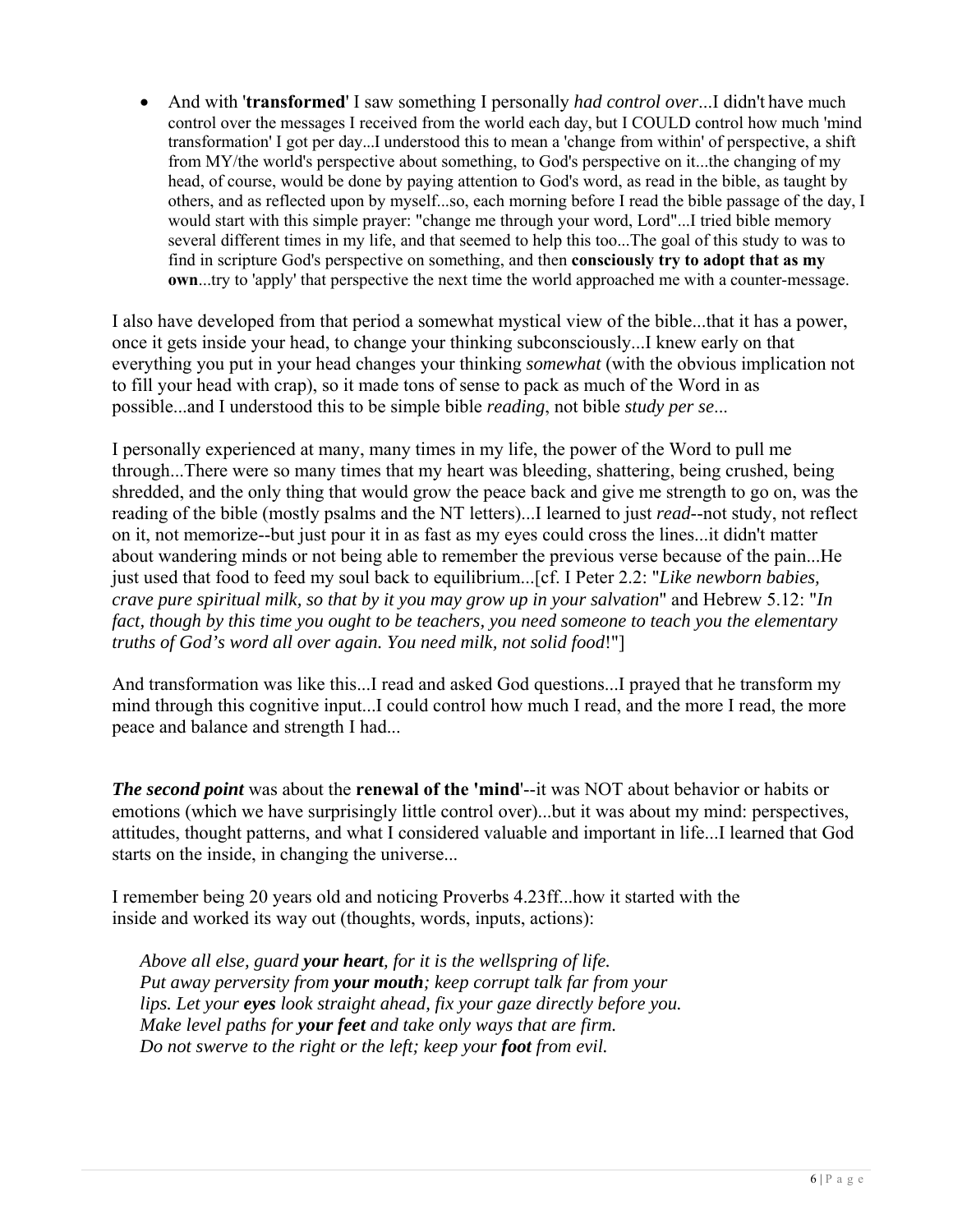There was also a principle that I learned here that had to do with "direct proportion"--my experience of 'true life' from the inside would be "directly proportional" to the amount of time I spent thinking about God's perspective and His word. Somehow the more I lived in "His worldview" and interaction with Him, the more my insides/attitudes/emotions would reflect His inner peace, robustness, and resilience (and the fruit of the Spirit). Paul had told Timothy:

*Until I come, give attention to the public reading of Scripture, to exhortation and teaching. 14 Do not neglect the spiritual gift within you, which was bestowed upon you through prophetic utterance with the laying on of hands by the presbytery. 15 Take pains with these things; be absorbed in them, so that your progress may be evident to all.* 

Being "absorbed" in spiritual thinking and activities would produce spiritual "progress" that would be obvious *not just to* Timothy, but to those around him.

But the "sow to the Spirit" principle was not *just* about thinking, and this meant that I could make 'investments' and 'plantings' during *other* times of my life than just when I was studying the bible or thinking about the bible...I could make progress by helping others...doing nice things for others, encouraging others, giving praise to others where warranted, expressing sympathy for others, meeting with them for bible study, taking a stand for truth and/or compassion, and just communicating acceptance to others --all these would grow my insides and increase my inside health in the process...[God seemed to build the system so that by ignoring our own needs/life and focusing on the needs of others, we in the process 'get our life' back also...as we saw above.]

# 6. This sowing principle turned out to involve a spiral--the more I sowed, the more I grew, and the more I grew, the more I could sow...

It was generally sin that would interrupt the growth process (bringing death and despair into my thoughts, and hopelessness and discouragement into my morale), and the more I grew, the more I was able to say 'no' to the 'invitation' to sin...so, it was a spiral opportunity...but the spiral worked both ways, of course, in that if I chose to sin, I was weakened inside and saying 'no' to sin the next time was *just a little more difficult*...this spiral thing was supposed to be an awesome blessing for us, allowing us to grow to incredible heights of self-control, altruism, nobility of soul, virtue, loyalty, celebration--but, like most of the great things God built into the system, it can be aimed the other way and do the damage that we see throughout human history...

So, the more often I involved God in my thought life (and any actions based upon that thought life), the stronger and healthier I would get...I would ask God in my heart about every little thing in my life...'Lord, look at that--what an odd sight...this is how I understand that...what do you think?' or 'Lord, did I just say the right thing? was I supposed to do XYZ instead" and the such like...I didn't get audible responses, of course, but over time some of the responses became obvious in the patterns of my life, in relationship to others and situations...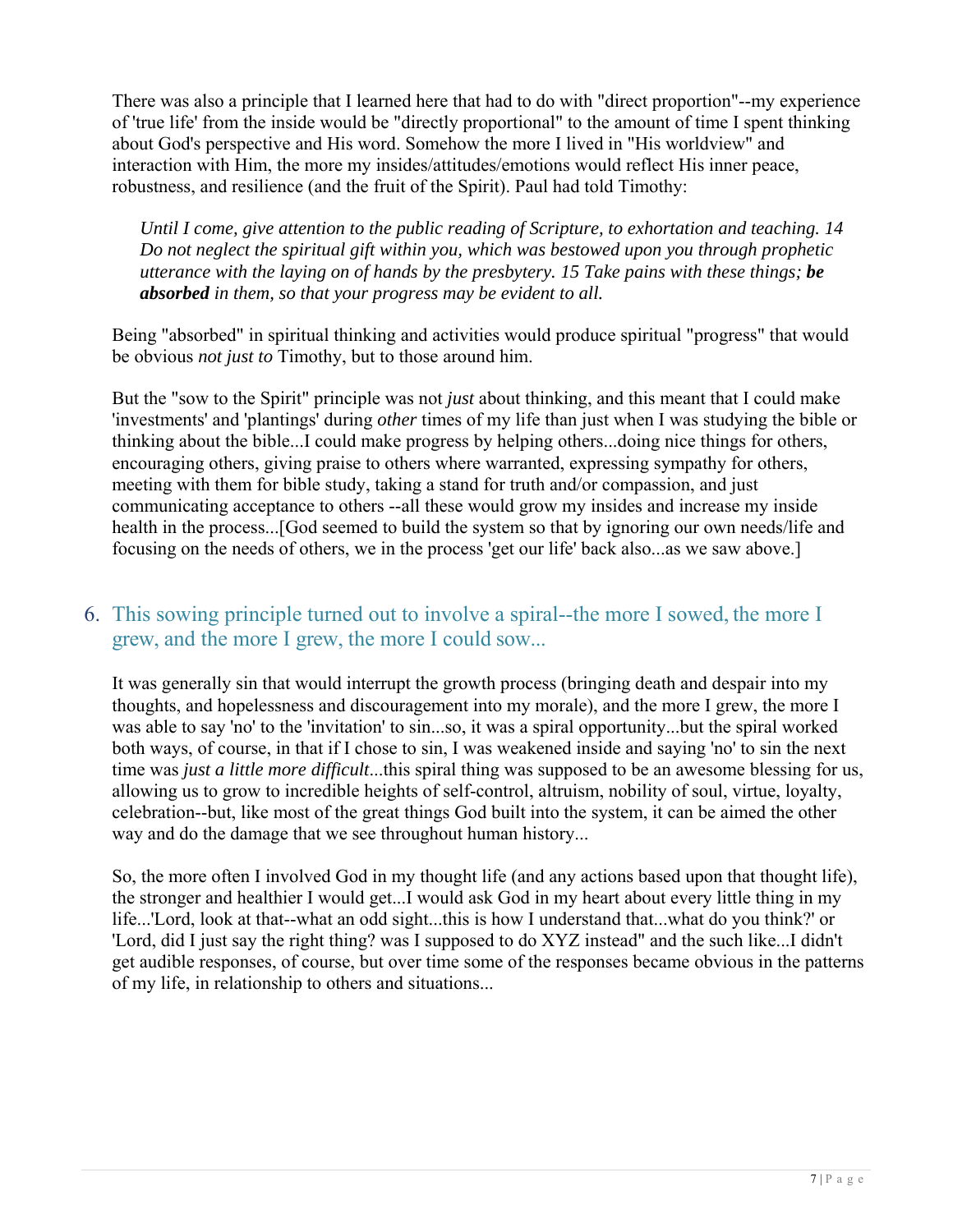# 7. Fortunately, the sin-aspect of the spiral could be minimized by the good-aspect of the spiral:

*So I say, live by the Spirit, and you will not gratify the desires of the sinful nature.17 For the sinful nature desires what is contrary to the Spirit, and the Spirit what is contrary to the sinful*  nature. They are in conflict with each other, so that you do not do what you want.

They were mutually exclusive and exhaustive...the more time I spent sowing good, the less "time" I had to sow evil...

#### 8. These sowing and these transforming principles required me to start some serious bible study...

Paul prayed that the Ephesians would learn how to please God ("*walk as children of light 9 (for the fruit of the light consists in all goodness and righteousness and truth , trying to learn what is pleasing to the Lord*.")...and that is what I wanted...I wanted to please the One who loved me and who accepted me so freely (the only one I was really safe with)...so I had to learn what He said...

I did not trust my conscience to be an accurate guide as to what was right, but my conscience was what was always beating me up about my inadequacies)...I had to start studying the bible, because the bible itself described itself as food...being an obsessive-compulsive (especially then!), of course, I had already begun serious bible study, but now I had to be sure that I wasn't just learning *the facts*  in the bible stories or the bible letters, but rather *what those facts implied* for what I could do to please God and sow to the Spirit.

Part of this involved developing a healthy sense of self-doubt, especially about my motives (often below my conscious level):

*All the ways of a man are clean in his own sight, But the Lord weighs the motives*. (Prov 16.2)

The import of this verse was clear--I could assume (and often rationalize) that I was 'doing everything right', but God would be looking deeper into why I was making the individual choices (e.g., how many were for purely selfish reasons, how many were mixed, how many were for others). I had to learn to ask God more and more about insight into my motives. This was a healthy form of self-critical doubt that would result in greater levels of thoughtfulness to others and in avoiding 'well-disguised' selfishness.

9. To keep this spiral "working for me," (and for outrunning depression and paralysis caused by fear), I had to learn how to reduce the downside-effects of sinful choices, and increase my "chances" of staying on the upside (e.g., resisting temptation to sin and negativism).

There were two specific lessons I learned here: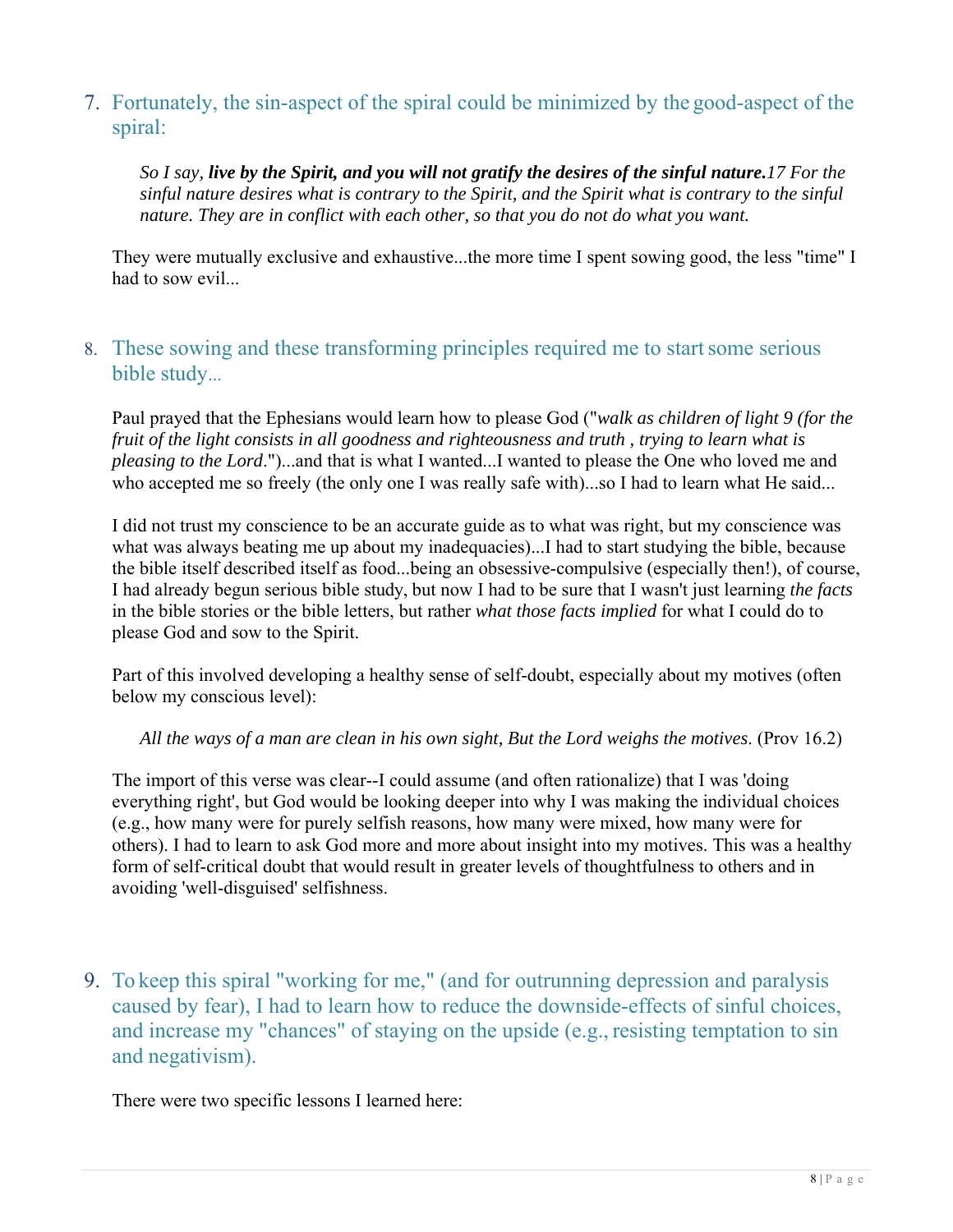- a. The downside causal chain could be 'snipped' in mid-flow by a 'reset' with God. This had two aspects:
	- Choosing to 'kill the chain' [Romans 8:12: "*So then, brethren, we are under obligation, not to the flesh, to live according to the flesh— 13 for if you are living according to the flesh, you must die; but if by the Spirit you are putting to death the deeds of the body, you will live.*" ]...making a however feeble choice to try to avoid that in the future (be it behavior, thoughts, choices, values), to try to stop "it from reproducing"
	- Doing a reset with the Father, admitting the problem, my failure therein, and agreeing with Him that this was "*not a good idea"* (and was destructive at some level, too)...this is was the bible calls "confession" (literally "agree with") in 1 John 1.9: "*If we confess our sins, He is faithful and righteous to forgive us our sins and to cleanse us from all unrighteousness*."...it is not working up some 'sorrow' or 'shame feelings', but just honesty with a good-hearted God that "okay, you were right--you told me so"...and then forgetting about it (not wallowing in the guilt and failure) and going back to trying to grow and help others...
- b. Trying to maximize the time I spent in the 'upside' swing, meant learning how *to minimize the number of times I 'fell'* from that into sin...I have learned that temptation cannot be resisted easily when it is 'felt' to be close, but that distance can sometimes be 'manufactured'. There are three tactics I use here:
	- I learned that temptation was more like a seduction, than a simple "shopping" experience"...the book of James describes the temptation-sin-death cycle in these terms:

"*but each one is tempted when, by his own evil desire, he is dragged away and enticed. Then, after desire has conceived, it gives birth to sin; and sin, when it is full-grown, gives birth to death*."(James 1.14f)

There is a "physical proximity and pull", followed by "enticing", followed by intimacy (resulting in conception of a joint product!), followed by birth of actual 'sin', and if sin stays alive long enough, it produces a child called 'death' (i.e., destructive consequences of various types, intensities, and duration).

There are several obvious points of failure in this process:

- o You could not get close enough to temptation [but this is not as controllable in the world, but does apply in some areas--don't go places in thought or deed where you KNOW you are 'at risk'],
- o You could leave as soon as the 'enticing' sales/seduction pitch begins [a practical way of getting up the impulse to run away is to visualize the consequences of failure--if you had made this mistake before, you can yell 'too expensive' and run away mentally to some other place]; and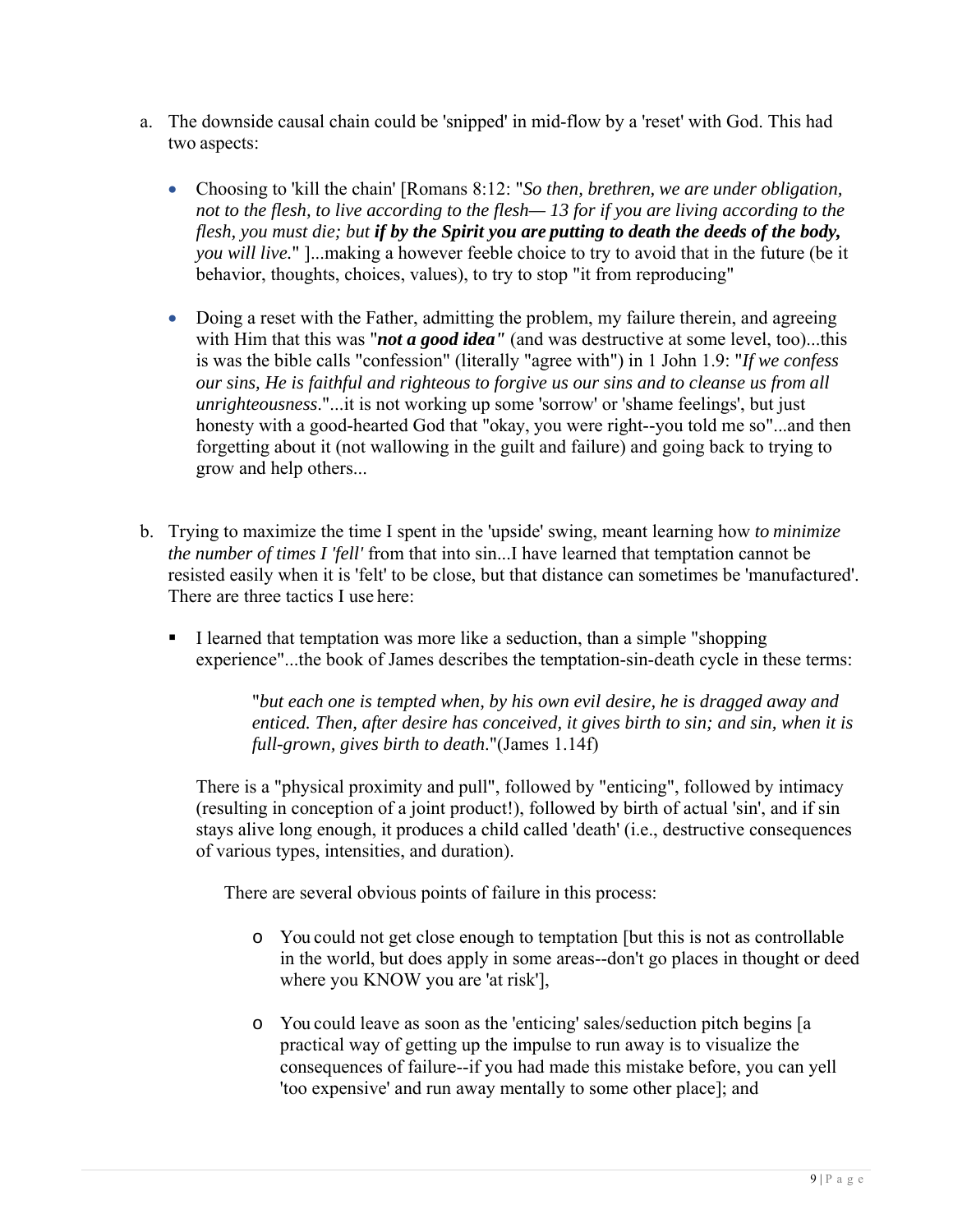o You could leave without finishing the act of intimacy act [in other words, as you find yourself in the process of sinning (in thought, word, deed, or omission], you make a **very quick choice** (no deliberation--it is too late for that!) and run away from the place (mental or physical), hopefully to some safe place with warm distractions and comforts...

[Once the sin is born, of course, all you can do is "kill it" by confession and making up for any damage that results from not "killing it" quickly enough to STOP the damage/death from starting.]

- Say "yes" to Jesus **early** and **frequently**, as this process starts up...Some sins are simple events--rash words, hasty responses, harsh tones and looks--but some are longer processes, involving 'planning' and provision [c.f. "*Rather, clothe yourselves with the Lord Jesus Christ, and do not think about how to gratify the desires of the sinful nature*"...Romans 12.14]...the way I use this, is when I have felt my self "slipping" or "weakening", I start talking to God about the situation! I verbally say **out loud** "I choose Jesus" often, and try to start mini-spirals in the other direction-- gathering strength in the process...I have to repeat this step often, while I figure a way to get 'away' from the situation...but I have to keep at it...
- Develop distance by psychologically "detaching" from the experience...this can be done by 'judging' (which is holding the experience out at arm's length, analyzing it, and then agreeing with God that it is wrong/destructive, and not in your mutual best interests)...this movement from 'feeling' to 'thinking' will often move you from the 'flesh' to the 'spirit' (but this is not a hard and fast connection--the body is not evil, only some 'tendencies' within it), and maybe provide enough breathing room for you to run away...
- 10.The spiral and sowing the Spirit were day-to-day practices, and things that I could work on. But since I was always being bombarded by hassles and semi- attacks (often imagined, probably, but they did just as much damage to a guy with a fearful heart) from the outside, I needed a quick way in each crisis to try to maintain.

The way I did this was to use a combination of two Psalms, in which the author was tormented, taunted, or tearful:

First, Psalm 43 (parts):

*Vindicate me, O God, and plead my cause against an ungodly nation; rescue me from deceitful and wicked men. You are God my stronghold. Why have you rejected me? Why must I go about mourning, oppressed by the enemy? Why are you downcast, O my soul? Why so disturbed within me? Put your hope in God, for I will yet praise him, my Savior and my God.*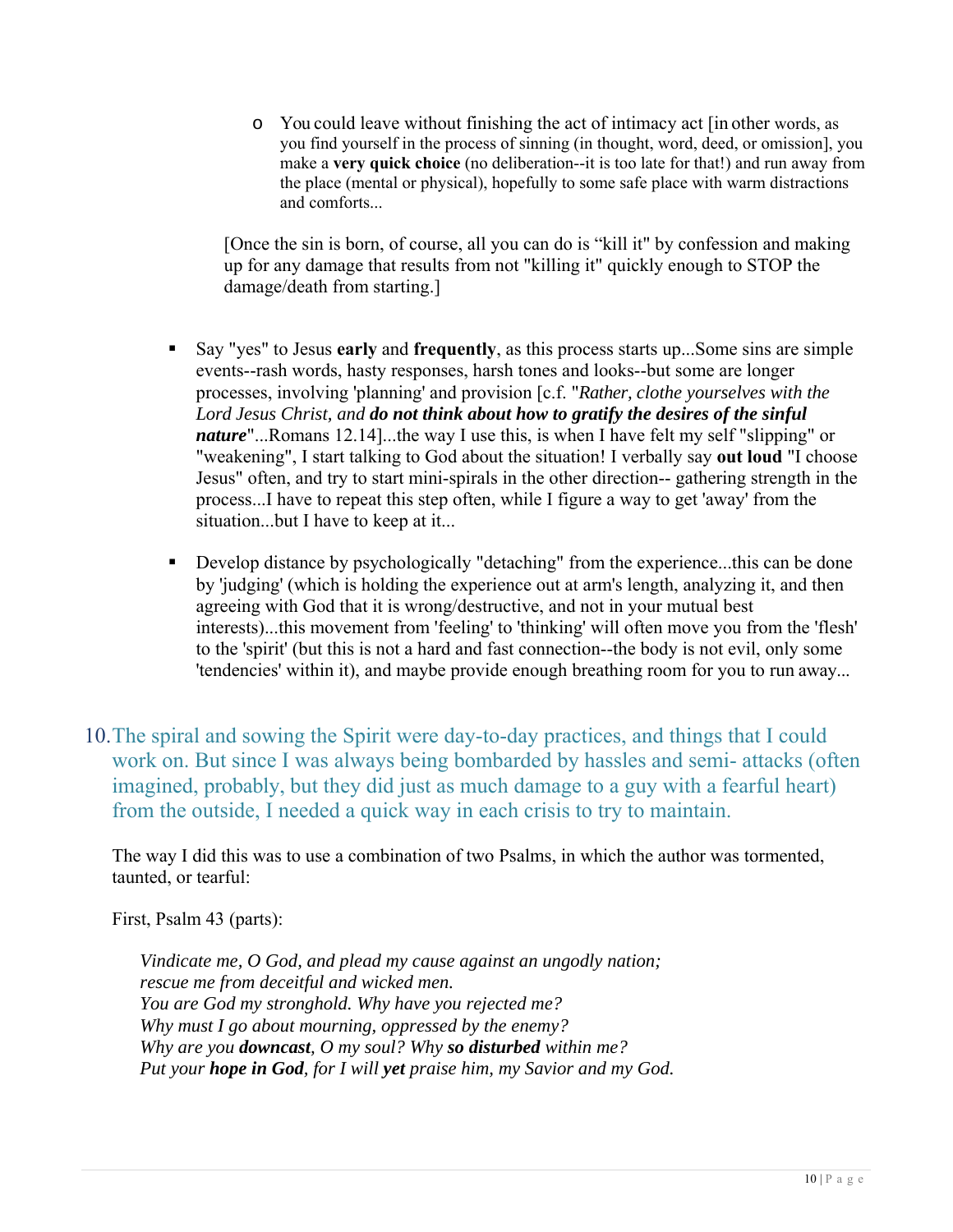What I learned from this was to **take a longer-view** than just of the present. In other of the state of "downcast" and "so disturbed". And in the process of trusting Him, I had some peace of heart *mixed in with* the disquiet.

Then, Psalm 62 (and others):

*Trust in Him at all times, O people; Pour out your heart before Him; God is a refuge for us. Arise, cry aloud in the night, at the beginning of the night watches;* 

*Pour out your heart like water before the presence of the Lord;* (Lam 2) *My tears have been my food day and night, While they say to me all day long, "Where is your God?"* 

*These things I remember, and <i>I pour out my soul within me.* (Ps 42)

From this I learned to "lay it all out on the table" before Him. Tell him all the anguish and fears and terrors and discouragement and hurt feelings and anxiety and self-loathing that might be tearing me up at any given moment. A "refuge" is a place of safety, where no one fires upon you--and only He has been that for me (and us humans). Sometimes--when it was really bad--I wrote it down in prayer form to Him..."Lord, I am terrified, despairing...I think X...I feel Y...Why is Z?"...

# 11.Related to this, was a symbolic action someone taught me early on. I Peter 5:6-7 reads thus:

*"Humble yourselves, therefore, under the mighty hand of God, that He may exalt you at the proper time, 7 casting all your anxiety upon Him, because He cares for you."* 

What the teacher had us do was to

- (a) humble ourselves before the Lord in prayer [i.e. try to identify elements of arrogance or inappropriate pride in our attitudes toward God or others--NOT some false dishonesty about who we were!] ; and then
- (b) write down all our anxieties (great or small) on a small slip of paper. Then, we would tell the Lord in silent prayer that we are "throwing these burdens onto His back", followed by an act of either burning the paper or ripping it to tiny shreds (symbolically getting them away from us). I still do this a couple of times a year (I did it about two months ago, actually).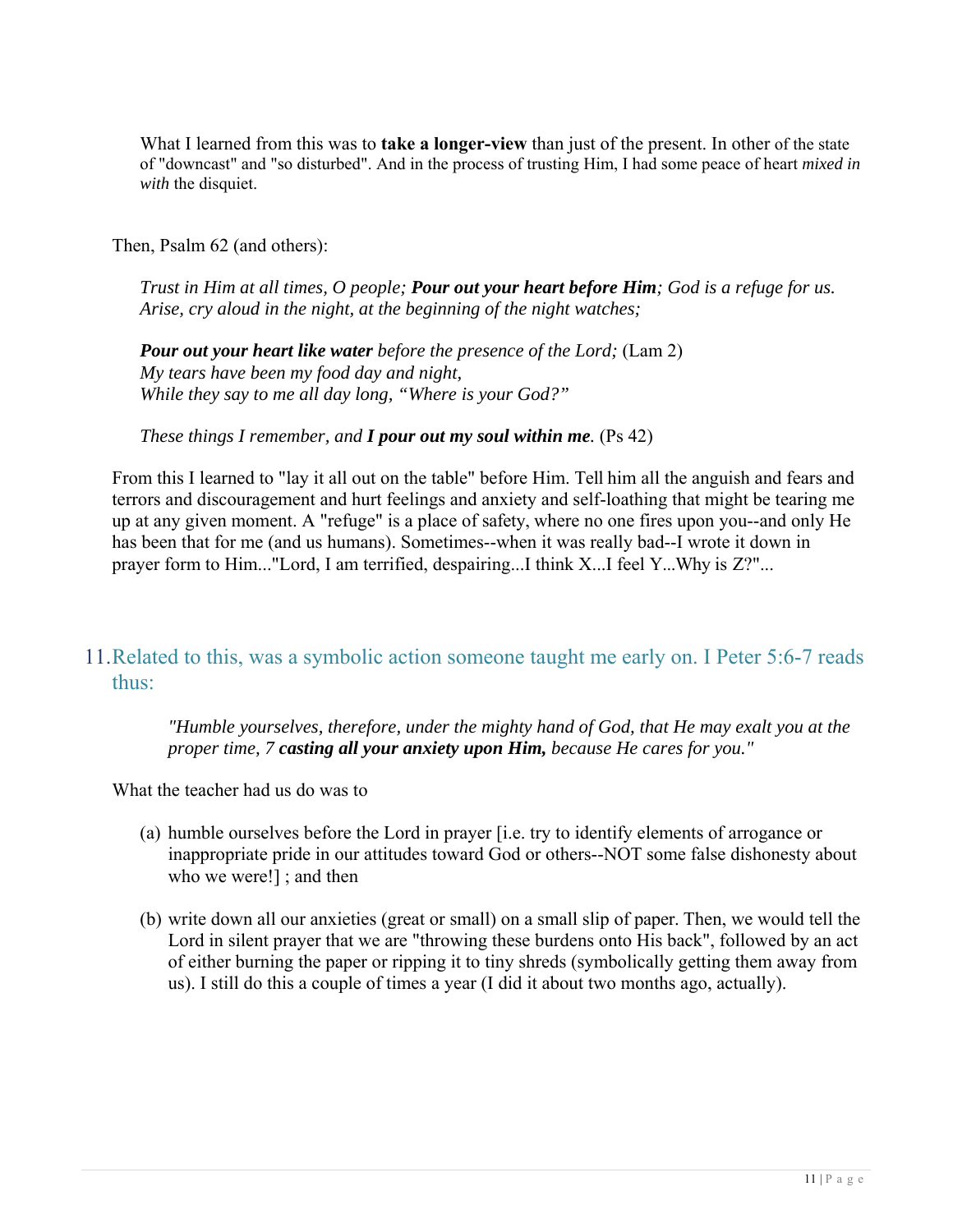# 12.What resulted from this, over time, was my awareness of the developing 'new me'. [Paul calls it the "*new man*" or the "*new creation*".]

This "me" was focused on serving others, on not being arrogant or angry, on giving until it hurts (without being selfishly co-dependent, though!), on not insisting on its way, on being humble, open, and dependent on God, and on trying to choose His way instead of my way daily. The characteristics of this "me" are described in scripture as forms of Christlikeness (what He is trying to do in us all):

*But now you also, put them all aside: anger, wrath, malice, slander, and abusive speech from your mouth. 9 Do not lie to one another, since you laid aside the old self with its evil practices, 10 and have put on the new self who is being renewed to a true knowledge according to the image of the One who created him* (Col 3.8f)

*And so, as those who have been chosen of God, holy and beloved, put on a heart of compassion, kindness, humility, gentleness and patience; bearing with one another, and forgiving each other, whoever has a complaint against anyone; just as the Lord forgave you, so also should you.* 14 And beyond all these things put on love, which is the perfect bond of unity. 15 And let the *peace of Christ rule in your hearts, to which indeed you were called in one body; and be thankful.* (Col 3.12f)

[Indeed, back in college they taught us to give ourselves this test from I Corinthians 13. First, read the passage substituting the word "Jesus" for "love"; then, go back through it a second time, substituting your name for "love" in the passage--and grade yourself on a scale of 1 to 10... Here is the passage:

*Love is patient, love is kind. It does not envy, it does not boast, it is not proud.5 It is not rude, it is not self-seeking, it is not easily angered, it keeps no record of wrongs.6 Love does not delight in evil but rejoices with the truth.7 It always protects, always trusts, always hopes, always perseveres.* ]

Now, this 'new me' co-exists with the 'old me' in this body! So, sometimes I am thankful and sometimes "less so" (smile). Sometimes I am compassionate in heart toward others, and sometimes I am cold. Sometimes I am humble, and sometimes I am prideful and/or arrogant. Sometimes I bear with others, and sometimes I feel malice toward others.

But when I first started, all I had was pain and fear and slander and coldness/deadness...now I live most of my conscious life in gentle love for others, kindness, peace, thoughtfulness for others, sharing, and trying to help people...I often feel the anguish of the past, and often still 'go there' in my heart and feelings. Indeed, the slightest little thing (real or imagined) can trigger those feelings of fear and despair and worthlessness--*but I don't stay there very long anymore*, for the other 'me' which is filled with life and resiliency by hanging out with God and His Word, always re-asserts itself! I may be down for a couple of days (especially if there is a physical burn-out component with it), but I will not stay there [cf. Prov 24.16]--I will pour out my heart in the Quiet Times of those mornings, and I will feed the 'new man' and it will grow strong enough to "take the driver's seat" again...